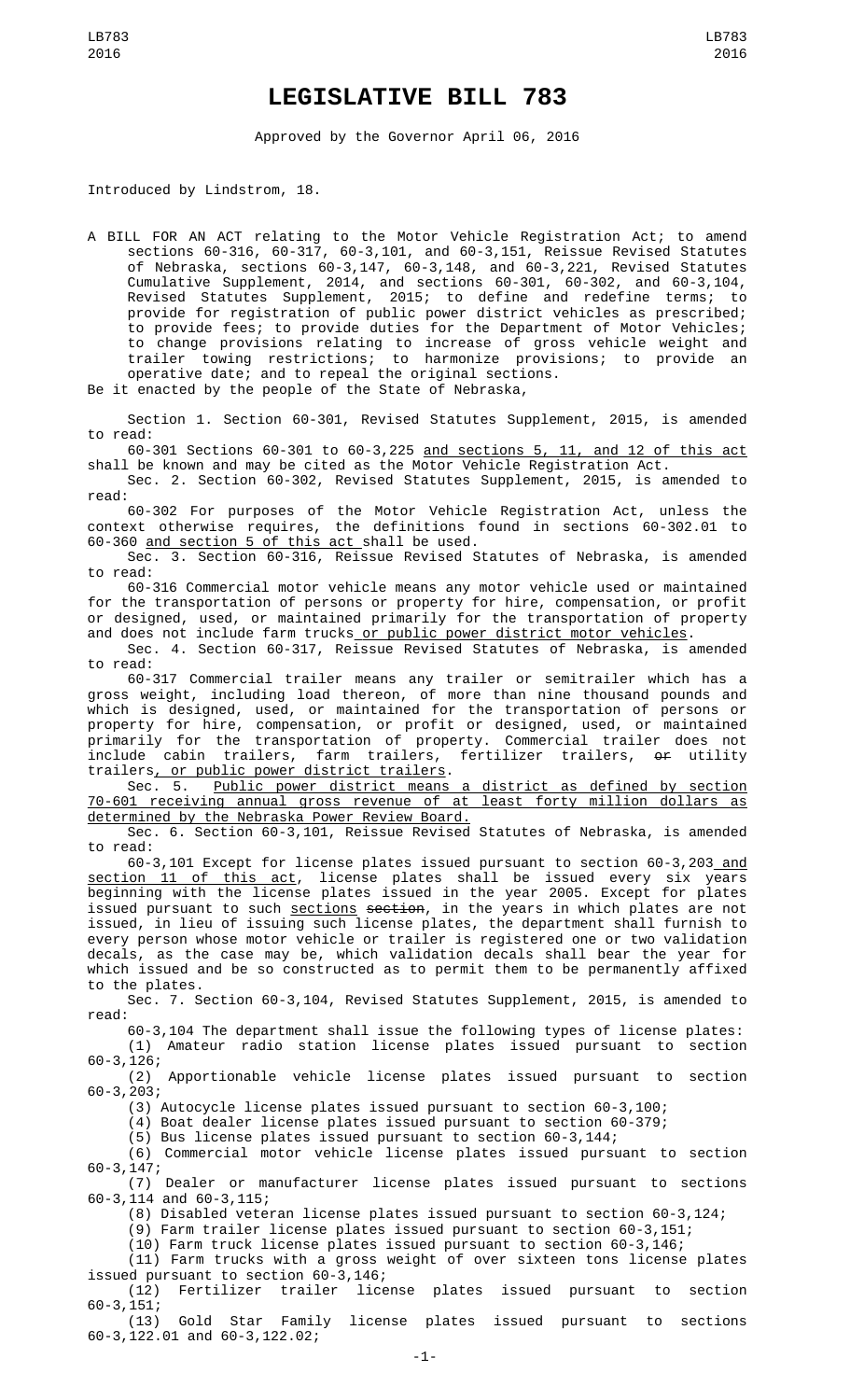(14) Handicapped or disabled person license plates issued pursuant to section 60-3,113;

(15) Historical vehicle license plates issued pursuant to sections 60-3,130 to 60-3,134;

(16) Local truck license plates issued pursuant to section 60-3,145; (17) Military Honor Plates issued pursuant to sections 60-3,122.03 and 60-3,122.04;

(18) Minitruck license plates issued pursuant to section 60-3,100;

(19) Motor vehicle license plates for motor vehicles owned or operated by the state, counties, municipalities, or school districts issued pursuant to section 60-3,105;

(20) Motor vehicles exempt pursuant to section 60-3,107;

(21) Motorcycle license plates issued pursuant to section 60-3,100;

(22) Nebraska Cornhusker Spirit Plates issued pursuant to sections 60-3,127 to 60-3,129;

(23) Nebraska 150 Sesquicentennial Plates issued pursuant to sections 60-3,223 to 60-3,225;

(24) Nonresident owner thirty-day license plates issued pursuant to section 60-382;

(25) Passenger car having a seating capacity of ten persons or less and not used for hire issued pursuant to section 60-3,143 other than autocycles;

(26) Passenger car having a seating capacity of ten persons or less and used for hire issued pursuant to section 60-3,143 other than autocycles;

(27) Pearl Harbor license plates issued pursuant to section 60-3,122; (28) Personal-use dealer license plates issued pursuant 60-3,116;

(29) Personalized message license plates for motor vehicles and cabin trailers, except commercial motor vehicles registered for over ten tons gross weight, issued pursuant to sections 60-3,118 to 60-3,121;

(30) Prisoner-of-war license plates issued pursuant to section 60-3,123; (31) Public power district license plates issued pursuant to section 11 of <u>this act;</u>

 $(32 \t31)$  Purple Heart license plates issued pursuant to section 60-3,125;

(33 32) Recreational vehicle license plates issued pursuant to section 60-3,151;

(34 33) Repossession license plates issued pursuant to section 60-375;

(35 34) Special interest motor vehicle license plates issued pursuant to section 60-3,135.01;

(36 35) Specialty license plates issued pursuant to sections 60-3,104.01 and 60-3,104.02;

(37 36) Trailer license plates issued for trailers owned or operated by the state, counties, municipalities, or school districts issued pursuant to section 60-3,106;

(38 37) Trailer license plates issued pursuant to section 60-3,100;

(39) Trailer license plates issued for trailers owned or operated by a public power district pursuant to section 11 of this act;

(40 38) Trailers exempt pursuant to section 60-3,108;

(41 39) Transporter license plates issued pursuant to section 60-378;

(<u>42</u> 4<del>0</del>) Trucks or combinations of trucks, truck-tractors, or trailers which are not for hire and engaged in soil and water conservation work and used for the purpose of transporting pipe and equipment exclusively used by such contractors for soil and water conservation construction license plates issued

pursuant to section  $60-3,149$ ;<br>( $43$   $44$ ) Utility trail Utility trailer license plates issued pursuant to section 60-3,151; and

(44 42) Well-boring apparatus and well-servicing equipment license plates issued pursuant to section 60-3,109.

Sec. 8. Section 60-3,147, Revised Statutes Cumulative Supplement, 2014, is amended to read:

60-3,147 (1) The registration fee on commercial motor vehicles and public power district motor vehicles, except those motor vehicles registered under section 60-3,198, shall be based upon the gross vehicle weight, not to exceed the maximum authorized by section 60-6,294.

(2) The registration fee on commercial motor vehicles and public power district motor vehicles, except for motor vehicles and trailers registered under section 60-3,198, shall be based on the gross vehicle weight on such commercial motor vehicles or public power district motor vehicles plus the gross vehicle weight of any trailer or combination with which it is operated, except that for the purpose of determining the registration fee, the gross vehicle weight of a commercial motor vehicle towing or hauling a disabled or wrecked motor vehicle properly registered for use on the highways shall be only the gross vehicle weight of the towing commercial motor vehicle fully equipped and not including the weight of the motor vehicle being towed or hauled.

(3) Except as provided in subsection (4) of this section, the registration fee on such commercial motor vehicles and public power district motor vehicles shall be at the following rates:

(a) For a gross vehicle weight of three tons or less, eighteen dollars;

(b) For a gross vehicle weight exceeding three tons and not exceeding four tons, twenty-five dollars;

(c) For a gross vehicle weight exceeding four tons and not exceeding five  $\overline{\ }$ t $\overline{\ }$ thirty-five dollars;

(d) For a gross vehicle weight exceeding five tons and not exceeding six tons, sixty dollars;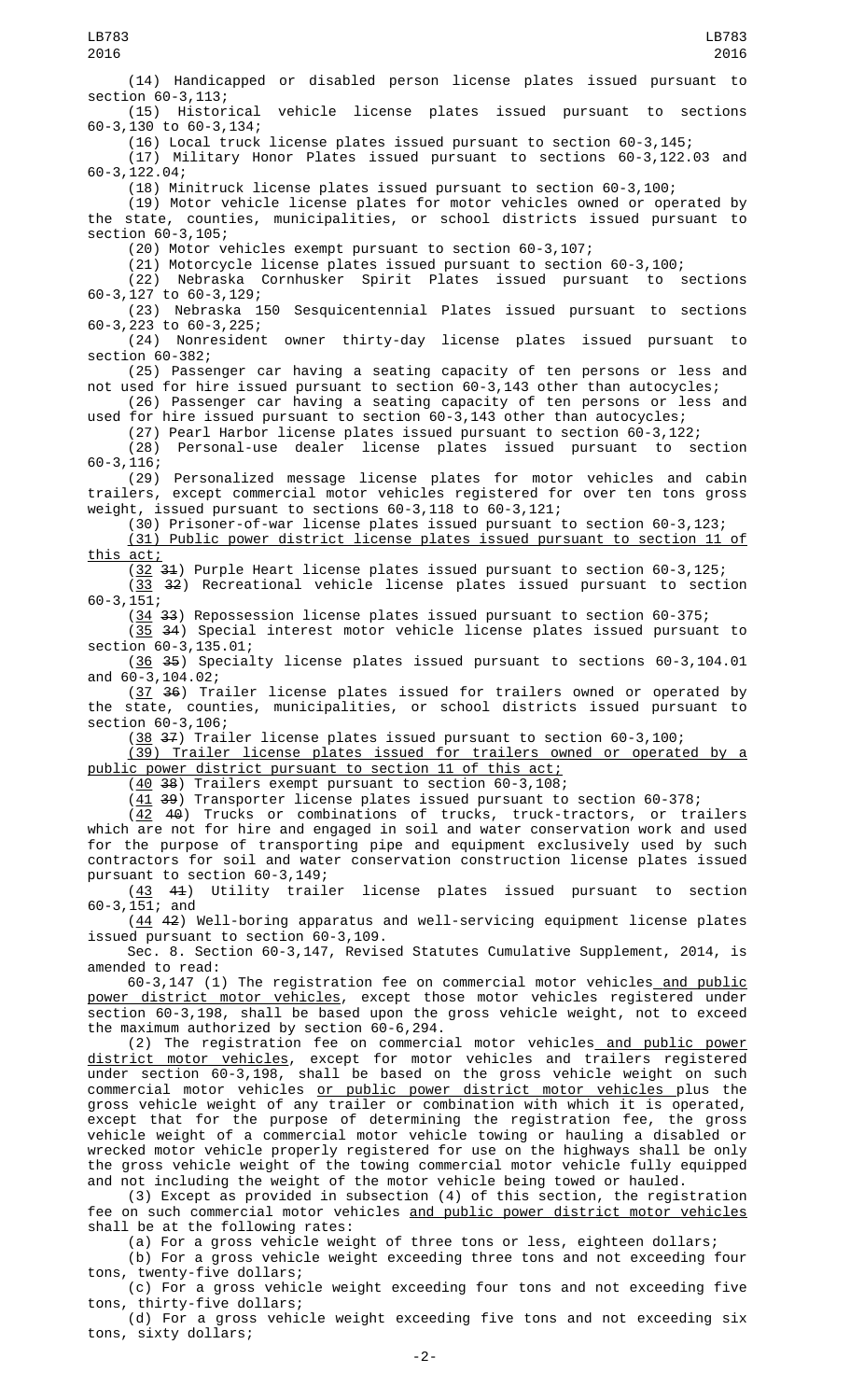(e) For a gross vehicle weight exceeding six tons but not exceeding seven tons, eighty-five dollars; and

(f) For a gross vehicle weight in excess of seven tons, the fee shall be that for a commercial motor vehicle or public power district motor vehicle having a gross vehicle weight of seven tons and, in addition thereto, twentyfive dollars for each ton of gross vehicle weight over seven tons.

(4)(a) For fractional tons in excess of the twenty percent or the tolerance of one thousand pounds, as provided in section 60-6,300, the fee shall be computed on the basis of the next higher bracket.

(b) The fees provided by this section shall be reduced ten percent for<br>motor vehicles used exclusively for the transportation of agricultural vehicles used exclusively for the transportation of agricultural products.

(c) Fees for commercial motor vehicles or public power district motor vehicles with a gross vehicle weight in excess of thirty-six tons shall be increased by twenty percent for all such commercial motor vehicles <u>or public</u> power district motor vehicles operated on any highway not a part of the National System of Interstate and Defense Highways.

(5)(a) Such fee may be paid one-half at the time of registration and onehalf on the first day of the seventh month of the registration period when the license fee exceeds two hundred ten dollars. When the second half is paid, the county treasurer shall furnish a registration certificate and license plates issued by the department which shall be displayed on such commercial motor vehicle in the manner provided by law. In addition to the registration fee, the department shall collect a sufficient fee to cover the cost of issuing the certificate and license plates.

(b) If such second half is not paid within thirty days following the first day of the seventh month, the registration of such commercial motor vehicle shall be canceled and the registration certificate and license plates shall be returned to the county treasurer.

(c) Such fee shall be paid prior to any subsequent registration or renewal of registration.

(6) Except as provided in section 11 of this act, license License plates issued under this section shall be the same size and of the same basic design as regular license plates issued under section 60-3,100.

(7) A license plate or plates issued to a commercial motor vehicle with a weight of five tons or over shall display, in addition to registration number, the weight that the commercial motor vehicle is licensed for, using a decal on the license plate or plates of the commercial motor vehicle in letters and numerals of such size and design as shall be determined and issued by the department.

Sec. 9. Section 60-3,148, Revised Statutes Cumulative Supplement, 2014, is amended to read:

60-3,148 No owner of a commercial motor vehicle or public power district <u>motor vehicle </u>shall be permitted to increase the gross vehicle weight for which such commercial motor vehicle <u>or public power district motor vehicle i</u>s registered except at the office of the county treasurer in the county where such commercial motor vehicle <u>or public power district motor vehicle </u>is currently registered unless the need for such increase occurs when such commercial motor vehicle is more than one hundred miles from the county seat of such county or the public power district motor vehicle is more than one hundred miles from its base location, unless authorized to do so by the Nebraska State Patrol or authorized state scale examiner as an emergency.

Sec. 10. Section 60-3,151, Reissue Revised Statutes of Nebraska, is amended to read:<br> $60-3,151$  (1)

For the registration of any commercial trailer or semitrailer, the fee shall be one dollar.

(2) The fee for utility trailers shall be one dollar for each one thousand pounds gross vehicle weight or fraction thereof, up to and including nine thousand pounds. <u>Except as provided in section 11 of this act, utility</u> <del>Utility</del> trailer license plates shall display, in addition to the registration number, the letter X. Trailers other than farm trailers <u>or trailers registered under</u> section 11 of this act of more than nine thousand pounds must be registered as commercial trailers.

(3) The fee for cabin trailers having gross vehicle weight of one thousand pounds or less shall be nine dollars and more than one thousand pounds, but less than two thousand pounds, shall be twelve dollars. Cabin trailers having a gross vehicle weight of two thousand pounds or more shall be registered for a fee of fifteen dollars.

(4) Recreational vehicles having a gross vehicle weight of eight thousand pounds or less shall be registered for a fee of eighteen dollars, those having a gross vehicle weight of more than eight thousand pounds but less than twelve thousand pounds shall be registered for thirty dollars, and those having a gross vehicle weight of twelve thousand pounds or over shall be registered for forty-two dollars. When living quarters are added to a registered truck, a recreational vehicle registration may be obtained without surrender of the truck registration, in which event both the truck and recreational vehicle license plates shall be displayed on the vehicle. Recreational vehicle license plates shall be the same size and of the same basic design as regular license plates issued pursuant to section 60-3,100.

(5) Farm trailers shall be licensed for a fee of one dollar, except that when a farm trailer is used with a registered farm truck, such farm trailer may, at the option of the owner, be registered as a separate unit for a fee of three dollars per ton gross vehicle weight and, if so registered, shall not be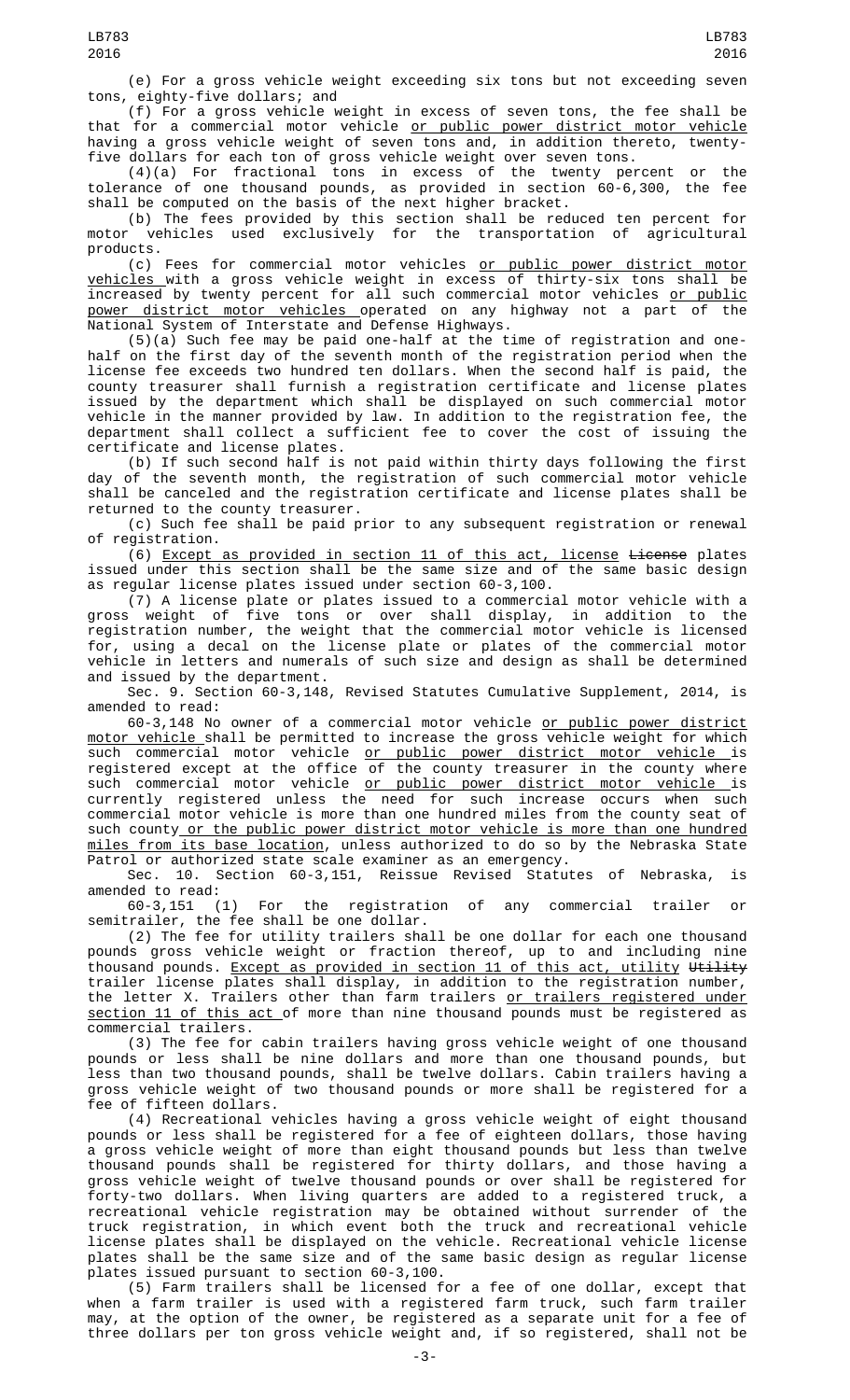(6) Fertilizer trailers shall be registered for a fee of one dollar. Fertilizer trailer license plates shall display, in addition to the registration number, the letter X.

(7) Trailers used to haul poles and cable reels owned and operated exclusively by public utility companies<u> or trailers used by public power</u> districts and registered pursuant to section 11 of this act shall be licensed at a fee based on two dollars for each one-thousand-pound load to be hauled or any fraction thereof, and such load shall not exceed sixteen thousand pounds.

Sec. 11. (1) Upon application and payment of the fees required pursuant to this section and section 12 of this act, each motor vehicle and trailer operated by a public power district shall be issued permanent public power district license plates. The public power district license plates shall be issued by the county in which the public power district is headquartered.

(2) Public power district vehicles shall display a distinctive license plate provided by the department pursuant to this section.

(3) Any license plate issued pursuant to this section shall remain affixed to the front and rear of the motor vehicle and to the rear of the trailer as long as the public power district vehicle is registered pursuant to this section by the owner or lessor making the original application pursuant to subsection (1) of this section.

Sec. 12. The registration fee for a public power district motor vehicle shall be the fee provided for commercial motor vehicles in section 60-3,147. The registration fee for a public power district trailer shall be the fee provided for a trailer in subsection (2) or (7), as applicable, of section 60-3,151.

Sec. 13. Section 60-3,221, Revised Statutes Cumulative Supplement, 2014, is amended to read:<br>60-3,221 (1)

Except as otherwise provided in the Motor Vehicle Registration Act:

(a) A cabin trailer shall only be towed by a properly registered:

(i) Passenger car;

(ii) Commercial motor vehicle or apportionable vehicle;

(iii) Farm truck;

(iv) Local truck;

(v) Minitruck; (vi) Recreational vehicle; or

 $(vii)$  Bus;

(b) A utility trailer shall only be towed by:

(i) A properly registered passenger car;

(ii) A properly registered commercial motor vehicle or apportionable vehicle;

(iii) A properly registered farm truck;

(iv) A properly registered local truck; (v) A properly registered minitruck;

(vi) A properly registered recreational vehicle;

(vii) A properly registered motor vehicle which is engaged in soil and water conservation pursuant to section 60-3,149;

(viii) A properly registered well-boring apparatus;

(ix) A dealer-plated vehicle;

 $(x)$  A personal-use dealer-plated vehicle; - or

(xi) A properly registered bus; <u>or</u>

(xii) A properly registered public power district motor vehicle;

(c) A farm trailer shall only be towed by a properly registered:

(i) Passenger car;

(ii) Commercial motor vehicle;

(iii) Farm truck; or

(iv) Minitruck;

(d) A commercial trailer shall only be towed by:

(i) A properly registered motor vehicle which is engaged in soil and water conservation pursuant to section 60-3,149;

(ii) A properly registered local truck;

(iii) A properly registered well-boring apparatus; (iv) A properly registered commercial motor vehicle or apportionable vehicle;

(v) A dealer-plated vehicle;

(vi) A personal-use dealer-plated vehicle;

(vii) A properly registered bus; $-$ or

(viii) A properly registered farm truck; <u>or</u>

(ix) A properly registered public power district motor vehicle;

(e) A fertilizer trailer shall only be towed by a properly registered:

(i) Passenger car;

(ii) Commercial motor vehicle or apportionable vehicle;

(iii) Farm truck; or

(iv) Local truck;

(f) A pole and cable reel trailer shall only be towed by a properly registered:

(i) Commercial motor vehicle or apportionable vehicle; $-$ or

(ii) Local truck; <u>or</u>

(iii) Public power district motor vehicle;

(g) A dealer-plated trailer shall only be towed by: